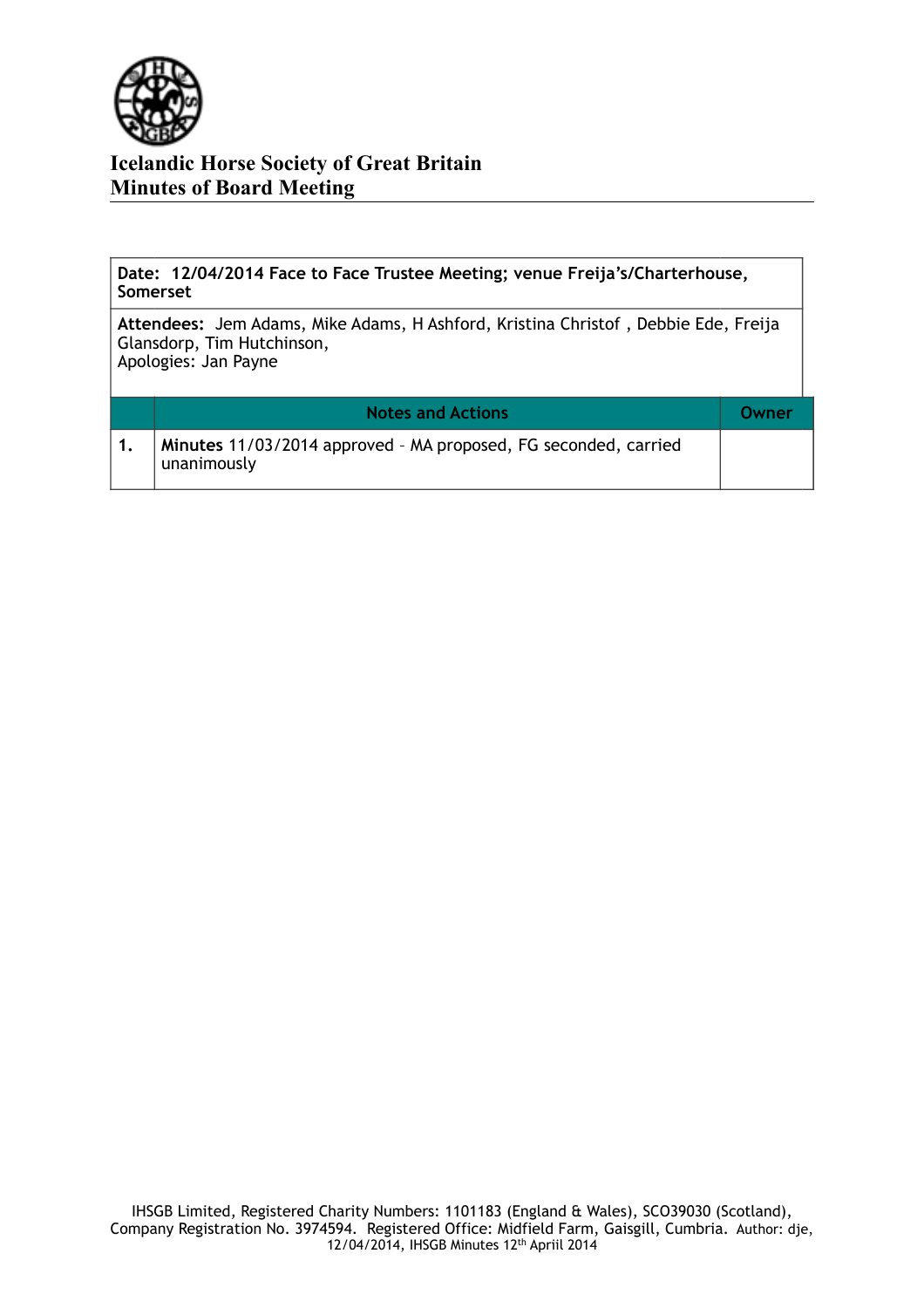

| 2. | <b>Matters Arising;</b>                                                                                                           |              |
|----|-----------------------------------------------------------------------------------------------------------------------------------|--------------|
|    | FG - Defra law changes, all in hand. April targets met.                                                                           | FG           |
|    | MA - IHSGB festival; all info in the newsletter including an                                                                      |              |
|    | advert. Arrangements on target, hope all 5 judges appear as                                                                       |              |
|    | need them for the 2 World Ranking events (WR events are                                                                           |              |
|    | attractive to judges as they need them for their licences and                                                                     |              |
|    | greater credit for shows outside their home country). Inclusive                                                                   |              |
|    | programme with wider appeal/events. More social events in the<br>evenings. T shirt identifiers for Trustees and Area Reps etc     |              |
|    | agreed; to make them more approachable. Idea of Mentors                                                                           |              |
|    | being developed. Familiarisation for newcomers about an oval                                                                      |              |
|    | track - 'remove the fear'. More positive advertising needed to                                                                    |              |
|    | attract the newcomers/non competitors - good that the                                                                             | <b>AL\AM</b> |
|    | programme accommodates them more but need to get them to                                                                          |              |
|    | attend in the first place. Up presence/adverts on FB, website                                                                     |              |
|    | etc. Showcase quadrille demonstrations and others/display                                                                         | All          |
|    | teams/dressage? Evening Ceilidh? Saturday night BBQ, Friday                                                                       |              |
|    | night take away. Clinic/Groundwork demonstration, James                                                                           |              |
|    | Faulkner as a Level 3 trainer? Any further ideas welcome<br>$\bullet$                                                             |              |
|    | TH - stressed importance of GAIT knowledge & their definitions<br>for true development of horse, its' flexibility, suppleness and | <b>MA</b>    |
|    | engagement - need to incorporate FEI definitions into oval track                                                                  |              |
|    | work. How? Perhaps one example could be by demonstrating                                                                          |              |
|    | 'lengthening strides' in a dressage demonstration at the festival.                                                                |              |
|    | 1000 <sup>th</sup>                                                                                                                |              |
|    | database especially w.r.t. the small group of horses, (c. 15), in                                                                 |              |
|    | GB on WF but which were never registered with IHSGB. So it is                                                                     |              |
|    | unknown who the GB owner is but they are in GB on WF. For                                                                         |              |
|    | these FG has changed fate to 'unknown' on WF - can change<br>back to 'alive' as and when they get registered with us by the       |              |
|    | GB owners. The 1000                                                                                                               |              |
|    | bought and embroidered. Some glitches in WF remain still                                                                          | FG/MA        |
|    | especially w.r.t. transfers between countries/exports - liaison                                                                   |              |
|    | between the countries needs improving. Buying and importing                                                                       |              |
|    | works but new laws are coming in in January which may clarify/                                                                    | <b>KC/FG</b> |
|    | harden the situation w.r.t. exports. Presentation of the head                                                                     |              |
|    | collar will be at the BC's. MA/FG to liaise to make sure the                                                                      |              |
|    | recipient attends the BC's.<br>Breeding assessment; 27/28                                                                         |              |
|    | date. As soon as host venue confirmed, adverts etc will be                                                                        | <b>JA</b>    |
|    | going on the website and maybe some preliminary training/                                                                         |              |
|    | familiarisation arranged the week before. Show combined with                                                                      |              |
|    | a Gaedingakeppni competition.                                                                                                     |              |
|    | Publication of Icelandic horse events. FB events page now has                                                                     |              |
|    | IHSGB logo, thanks Mic.<br>Jem to design a poster proforma available to all area                                                  |              |
|    | O<br>reps to download and distribute locally as required                                                                          |              |
|    | promoting any of their local events. More nationally,                                                                             |              |
|    | how do we disseminate IHSGB/Icelandic events? Website                                                                             | <b>JA</b>    |
|    | very current and includes known clinics etc, with JA                                                                              | <b>JA/NB</b> |
|    | updating it regularly. Also FB page and yahoo group                                                                               |              |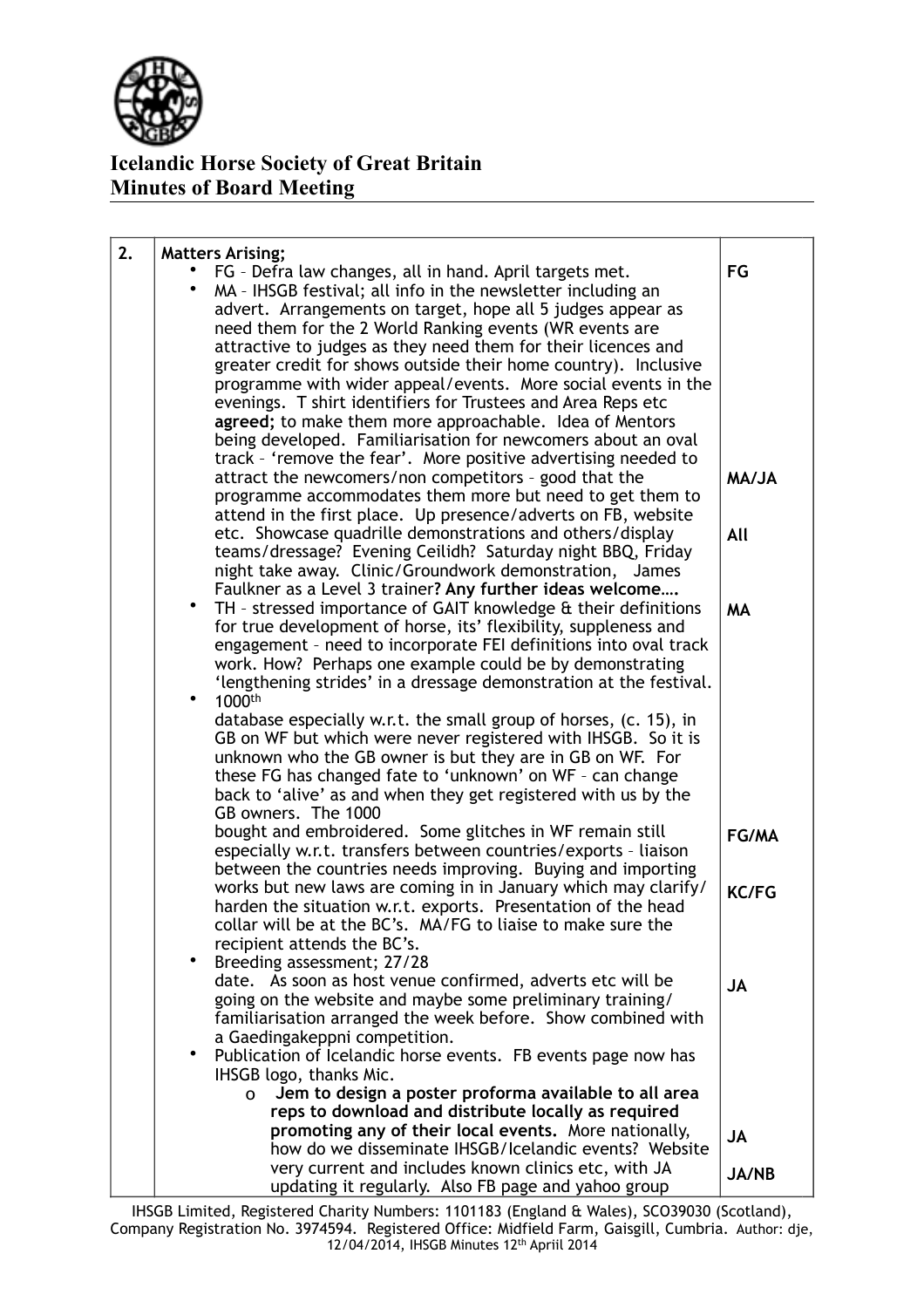

| 3. | Financial Position; On target for the year to date. Subs as expected.<br>Higher studbook costs due to the implementation of the new Defra<br>regulations. I&E and estimated outturn appended. MA progressing the<br>recovery of the unexpected additional FEIF WC judges costs, maybe<br>vire the 2012/13 BC profits to part fund this unbudgeted cost. Summer<br>Festival will be b/even! Concern that participation in future<br>international events will be dependent on personal finances. Breeding<br>show spend will now be in next financial year.                                | DE.<br><b>MA</b> |
|----|-------------------------------------------------------------------------------------------------------------------------------------------------------------------------------------------------------------------------------------------------------------------------------------------------------------------------------------------------------------------------------------------------------------------------------------------------------------------------------------------------------------------------------------------------------------------------------------------|------------------|
|    | Our unrestricted reserves are currently held in standard Lloyds bank<br>accounts; agreed to invest, asap, in CAF funds to implement our<br>reserves policy and the development of the General Development<br>Fund. Agreed:<br>$\circ$ A contingency fund of £2,500<br>$\circ$ Development/ Seed Fund £2,500: to add to and promote in due<br>course including the addition of legacies.<br>Access to the fund 'rules' to be kept as broad and general<br>(unrestricted) as possible to allow maximum flexibility of use.<br>Also need to make sure we can liquidate if and when required. | <b>DE</b>        |

| 4. | Affiliated riding clubs. Kirsty (and Gundula) have approached Tim,<br>copied to the Trustees about the development of riding clubs. Should/<br>Can a riding club affiliate? If 100% of the riding club are also IHSGB<br>members then no cost to them to affiliate. What benefits are there to<br>affiliation? For them recognition of what they are doing and, as an<br>entity would have access to the General Development Fund and<br>perhaps an 'organisational' vote. Should/must all riding club members<br>be members of the IHSGB umbrella organisation. What does it mean re<br>legalities/Trustee responsibilities/finance? And what are the<br>expectations of an affiliated Club of the umbrella organisation over<br>and above individual membership? Re Education some initiatives being<br>developed and these would be available & appropriate too for<br>affiliated RC members. Need to explore further and liaise with those<br>aspiring to affiliate. | TH.        |
|----|--------------------------------------------------------------------------------------------------------------------------------------------------------------------------------------------------------------------------------------------------------------------------------------------------------------------------------------------------------------------------------------------------------------------------------------------------------------------------------------------------------------------------------------------------------------------------------------------------------------------------------------------------------------------------------------------------------------------------------------------------------------------------------------------------------------------------------------------------------------------------------------------------------------------------------------------------------------------------|------------|
| 5. | The future; query using WF as the membership database. H' and FG to<br>investigate the possibilities/feasibilities, risks, compliance etc                                                                                                                                                                                                                                                                                                                                                                                                                                                                                                                                                                                                                                                                                                                                                                                                                                | $'H'$ / FG |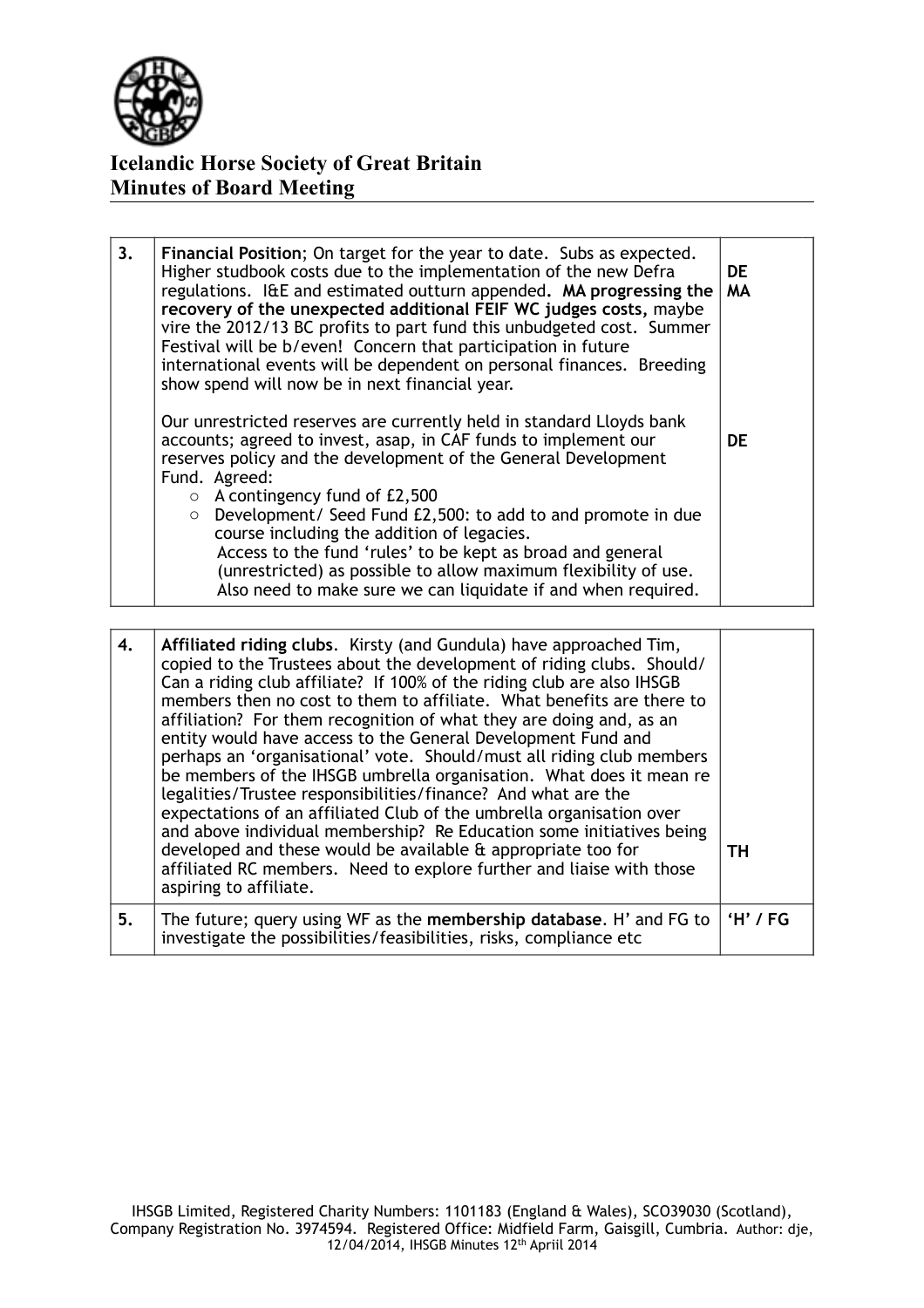

| 6. | Education; KC wants to develop an educational matrix.<br>She has considered the FEIF model 'how education works (for<br>trainers)'. Every country has to define their own system which<br>is then ratified/accredited by FEIF. Should it incorporate the<br>BHS system? Yes and BHS trainers should have part exemptions.<br>It is a long term process getting this up and running - 1<br>education of the trainers and then offer Icelandic Rider levels<br>1,2,3 (essentially for youngsters) then bronze, silver, gold<br>awards/structure for adult training - riding badges.<br>What should we call our levels of instructors - agreed to align<br>with the FEIF system, levels $1,2 \text{ ft } 3$ - keeping it simple and<br>obvious but as coaches (rather than trainers or instructors) in<br>line with Sport England structure and generic coach levels to<br>future proof the structure. Add in a starter/aspirant level.<br>Need to make sure that our & FEIF levels match across to Sport<br>England's generic qualification levels.<br>• Aspire to offer level 1 by Christmas 2014. Query also offer<br>taster sessions or aspirant sessions, an introduction to coaching.<br>Simultaneously map the BHS levels of qualification across to our<br>new 1, 2 $\&$ 3 and design the extra modules required to allow the<br>BHS trainer to convert.<br>KC needs to develop/recruit a team to help take this forward.<br>MA queried how, long term, we can get the recognition re these<br>qualifications re insurances etc. Unlikely to get acceptance by<br>the BHS but should get acceptance by Sport England.<br>$\bullet$<br>FG queried how we can involve the Equestrian colleges as, in<br>the Netherlands, this worked really well? Perhaps they could<br>offer the courses? Or do their existing syllabus' offer part/most<br>of what we need?<br>Probably will need some seed corn funding, likely to be more<br>expensive initially to get off the ground. | <b>KC</b> |
|----|--------------------------------------------------------------------------------------------------------------------------------------------------------------------------------------------------------------------------------------------------------------------------------------------------------------------------------------------------------------------------------------------------------------------------------------------------------------------------------------------------------------------------------------------------------------------------------------------------------------------------------------------------------------------------------------------------------------------------------------------------------------------------------------------------------------------------------------------------------------------------------------------------------------------------------------------------------------------------------------------------------------------------------------------------------------------------------------------------------------------------------------------------------------------------------------------------------------------------------------------------------------------------------------------------------------------------------------------------------------------------------------------------------------------------------------------------------------------------------------------------------------------------------------------------------------------------------------------------------------------------------------------------------------------------------------------------------------------------------------------------------------------------------------------------------------------------------------------------------------------------------------------------------------------------------------------------------------------------------|-----------|
|    | o KC to develop ideas further, liaising with colleges and<br>FEIF and recruiting her team. Thanks to KC for initiating<br>this work.                                                                                                                                                                                                                                                                                                                                                                                                                                                                                                                                                                                                                                                                                                                                                                                                                                                                                                                                                                                                                                                                                                                                                                                                                                                                                                                                                                                                                                                                                                                                                                                                                                                                                                                                                                                                                                           |           |